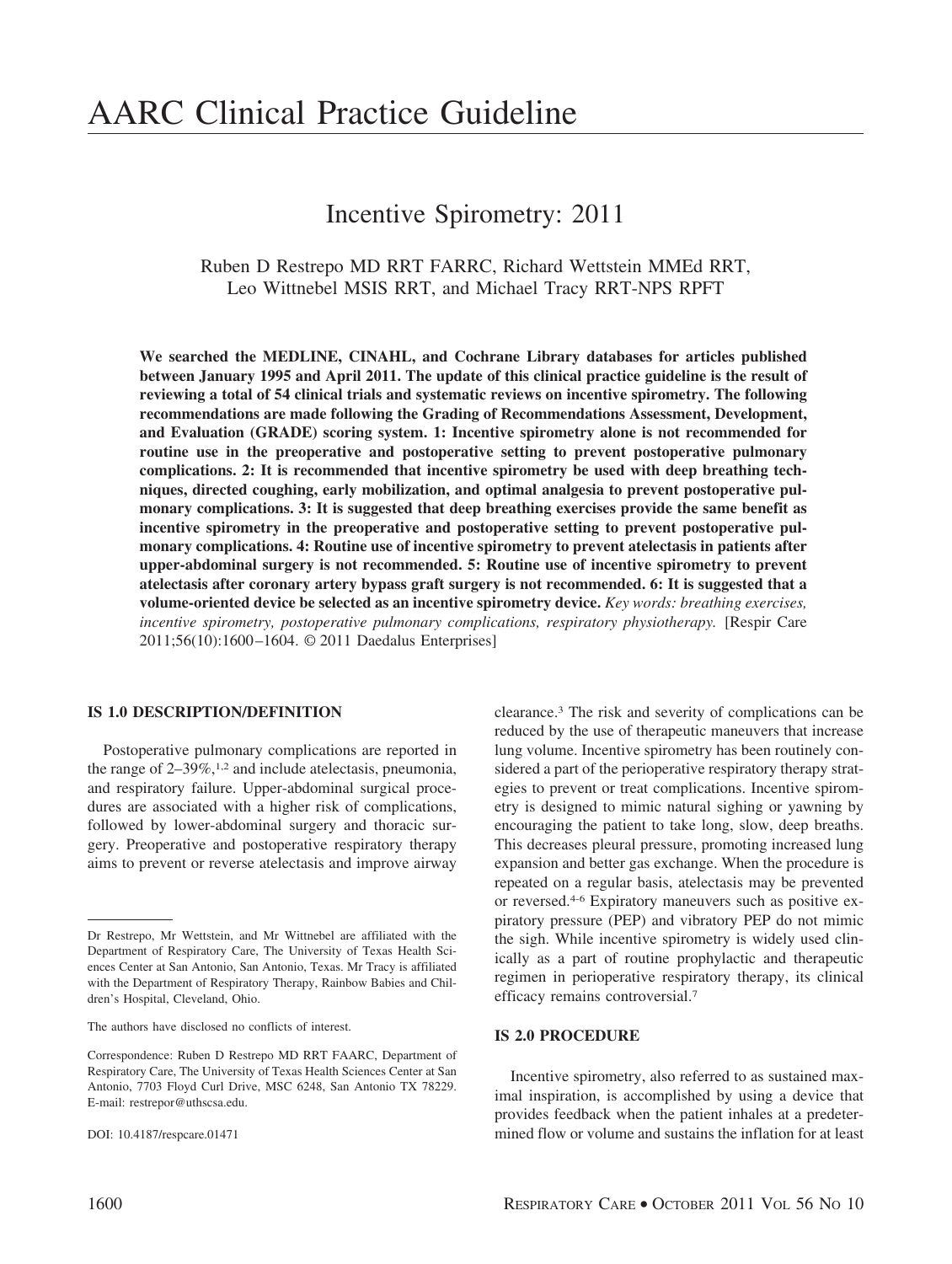5 seconds. The patient is instructed to hold the spirometer in an upright position, exhale normally, and then place the lips tightly around the mouthpiece. The next step is a slow inhalation to raise the ball (flow-oriented) or the piston/ plate (volume-oriented) in the chamber to the set target. At maximum inhalation, the mouthpiece is removed, followed by a breath-hold and normal exhalation. Instruction of parents, guardians, and other health caregivers in the technique of incentive spirometry may help to facilitate the patient's appropriate use of the technique and assist with encouraging adherence to therapy.

#### **IS 3.0 LIMITATIONS OF METHOD**

The usefulness of prophylactic respiratory therapy, including incentive spirometry, for the prevention of clinically relevant postoperative pulmonary complications is controversial.

**3.1** The effectiveness of incentive spirometry may depend on patient selection, careful instruction, and supervision during respiratory training.

**3.1.1** Inadequate training and insufficient self-administration of incentive spirometry may result in lack of resolution of postoperative complications.<sup>8</sup>

**3.2** Evidence strongly suggests that incentive spirometry alone may be inappropriate to prevent or treat postoperative complications.9-11

**3.3** Respiratory therapy, with or without incentive spirometry, may have similar clinical outcomes.

**3.3.1** Preoperative and postoperative respiratory therapy that includes deep breathing exercises, directed cough, early mobilization, and optimal analgesia,12-14 with or without incentive spirometry, appears to be effective in preventing or reversing complications after thoracic surgery,15-19 cardiac surgery,20-22 abdominal surgery,23-29 and peripheral surgery in obese adults.30

**3.3.2** Evidence is lacking for benefit of incentive spirometry in reducing pulmonary complications and in decreasing the negative effects on pulmonary function in patients undergoing coronary artery bypass graft surgery.29,31-34

**3.3.3** Incentive spirometry has not been associated with significant improvements of inspiratory capacity prior to laparoscopic bariatric surgery and may not be useful to prevent postoperative decrease in lung function.35,36

**3.3.4** There is no significant difference between deep breathing with directed cough and incentive spirometry in the prevention of postoperative pulmonary complications following esophagectomy.37

**3.3.5** In patients with neuromuscular disease, incentive spirometry may not be as effective as

intrapulmonary percussion ventilation in preventing atelectasis.38

#### **IS 4.0 SETTINGS**

**4.1** Critical care

- **4.2** Acute care in-patient
- **4.3** Extended care and skilled nursing facility
- **4.4** Home care

# **IS 5.0 INDICATIONS**

**5.1** Preoperative screening of patients at risk for postoperative complications to obtain baseline flow or volume.16,39,40

**5.2** Respiratory therapy that includes daily sessions of incentive spirometry plus deep breathing exercises, directed coughing, early ambulation, and optimal analgesia may lower the incidence of postoperative pulmonary complications.

**5.3** Presence of pulmonary atelectasis or conditions predisposing to the development of pulmonary atelectasis when used with:

**5.3.1** Upper-abdominal or thoracic surgery<sup>6</sup>

**5.3.2** Lower-abdominal surgery<sup>41</sup>

**5.3.3** Prolonged bed rest

**5.3.4** Surgery in patients with COPD

5.3.5 Lack of pain control<sup>42</sup>

**5.3.6** Presence of thoracic or abdominal binders **5.3.7** Restrictive lung defect associated with a dysfunctional diaphragm or involving the respiratory musculature

**5.3.7.1** Patients with inspiratory capacity  $< 2.5$  L<sup>43</sup>

- **5.3.7.2** Patients with neuromuscular disease
- **5.3.7.3** Patients with spinal cord injury<sup>44</sup>

**5.4** Incentive spirometry may prevent atelectasis associated with the acute chest syndrome in patients with sickle cell disease.42,45

**5.5** In patients undergoing coronary artery bypass graft<sup>46</sup>

**5.5.1** Incentive spirometry and positive airway pressure therapy may improve pulmonary function and 6-minute walk distance and reduce the incidence of postoperative complications.47,48

#### **IS 6.0 CONTRAINDICATIONS**

**6.1** Patients who cannot be instructed or supervised to assure appropriate use of the device

**6.2** Patients in whom cooperation is absent or patients unable to understand or demonstrate proper use of the device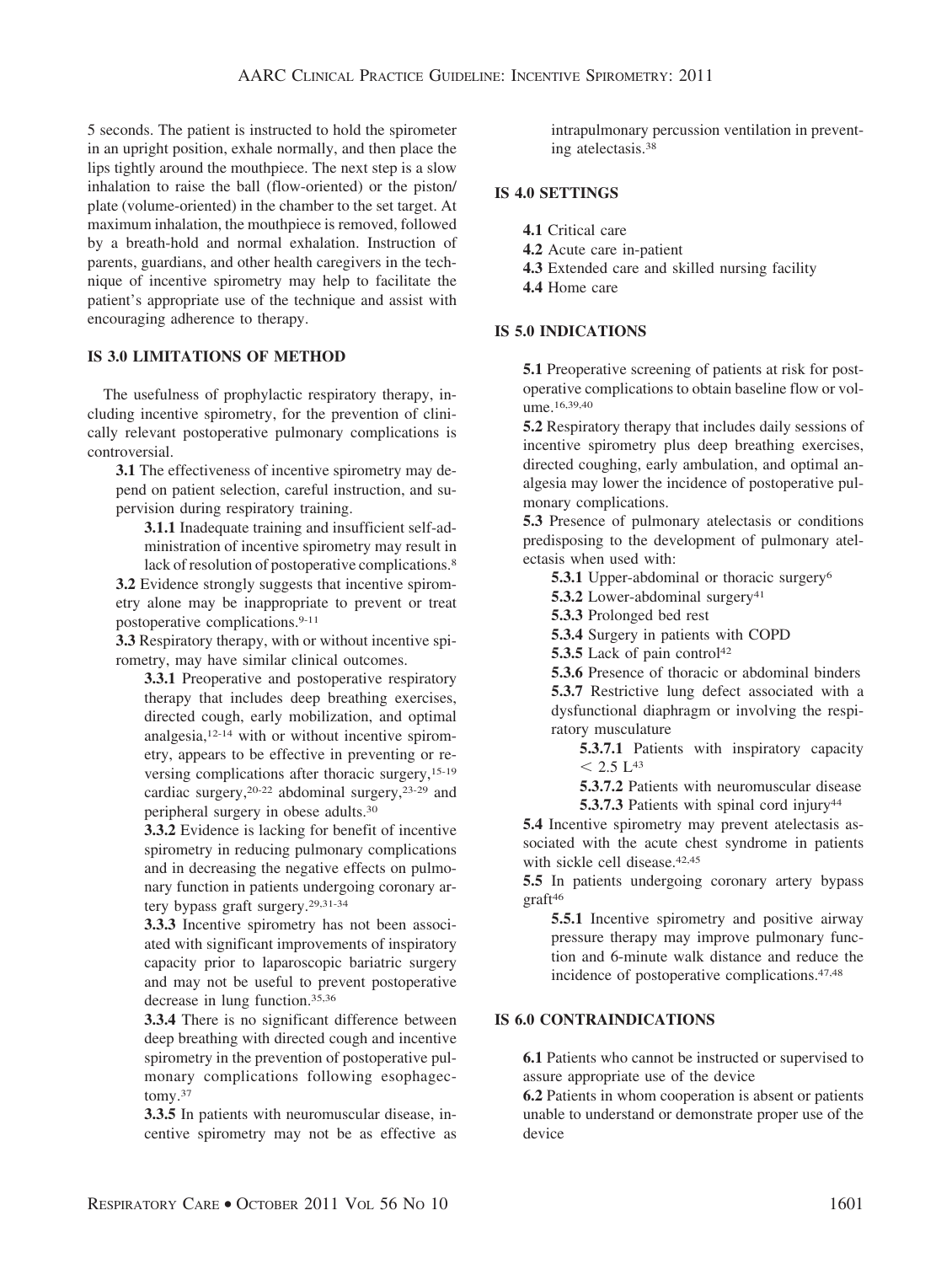**6.2.1** Very young patients and others with developmental delays

**6.2.2** Patients who are confused or delirious

**6.2.3** Patients who are heavily sedated or comatose **6.4** Incentive spirometry is contraindicated in patients unable to deep breathe effectively due to pain, diaphragmatic dysfunction, or opiate analgesia.5

**6.5** Patients unable to generate adequate inspiration with a vital capacity  $\langle 10 \text{ mL/kg or an inspiratory} \rangle$ capacity  $\leq 33\%$  of predicted normal.<sup>5</sup>

#### **IS 7.0 HAZARDS AND COMPLICATIONS**

**7.1** Ineffective unless performed as instructed

**7.2** Hyperventilation/respiratory alkalosis

**7.3** Hypoxemia secondary to interruption of prescribed oxygen therapy

**7.4** Fatigue

**7.5** Pain

#### **IS 8.0 ASSESSMENT OF NEED**

**8.1** Surgical procedure involving abdomen or thorax **8.2** Conditions predisposing to development of atelectasis, including immobility and abdominal binders

#### **IS 9.0 ASSESSMENT OF OUTCOME**

- **9.1** Resolution or improvement in signs of atelectasis **9.1.1** Decreased respiratory rate
	- **9.1.2** Absence of fever
	- **9.1.3** Normal pulse rate

**9.1.4** Improvement in previously absent or diminished breath sounds

- **9.1.5** Improved radiographic findings
- **9.1.6** Improved arterial oxygenation  $(P_{aO_2}, S_{aO_2},$  $S_{\text{pO}_2}$ ), reduced  $F_{\text{IO}_2}$  requirement

## **IS 10.0 RESOURCES**

**10.1** Equipment

**10.1.1** Volume-oriented incentive spirometer

**10.1.1.1** Volume-oriented incentive spirometers are frequently associated with lower imposed work of breathing and larger inspiratory lung volume than flow-oriented incentive spirometers.43,49-52

**10.1.1.2** Incentive spirometers with a low additional imposed work of breathing might be more suitable for postoperative respiratory training.43

**10.1.2** Flow-oriented incentive spirometer **10.2** Personnel

**10.2.1** Clinical personnel should possess:

**10.2.1.1** Ability to implement standard/universal precautions

**10.2.1.2** Mastery of techniques for proper operation and clinical application of device

**10.2.1.3** Ability to instruct patient in proper technique

**10.2.1.4** Ability to respond appropriately to adverse effects

**10.2.1.5** Ability to identify need for therapy, response to therapy, and need to discontinue ineffective therapy

#### **IS 11.0 MONITORING**

Direct supervision of every patient use of incentive spirometry is not necessary once the patient has demonstrated mastery of technique. However, intermittent reassessment is essential to optimal performance.

**11.1** Observation of patient performance and utilization

**11.1.1** Frequency of sessions

**11.1.2** Number of breaths/session

**11.1.3** Inspiratory volume, flow, and breath-hold goals achieved

**11.1.4** Effort/motivation

**11.2** Device within reach of patient to encourage performing without supervision

#### **IS 12.0 FREQUENCY**

Evidence is lacking for a specific frequency for use of incentive spirometry. Some suggestions have been made in clinical trials.

12.1 Ten breaths every one<sup>53</sup> to two<sup>42</sup> hours while awake

**12.2** Ten breaths, 5 times a day34

12.3 Fifteen breaths every 4 hours<sup>36</sup>

After proper instruction and return demonstration, the patient should be encouraged to perform incentive spirometry independently.

#### **IS 13.0 INFECTION CONTROL**

**13.1** Centers for Disease Control guidelines for standard precautions should be followed.

**13.2** All equipment and supplies should be appropriately disposed of or disinfected according to manufacturer recommendations.

#### **IS 14.0 RECOMMENDATIONS**

The following recommendations are made following the Grading of Recommendations Assessment, Development, and Evaluation (GRADE) scoring system<sup>54</sup>: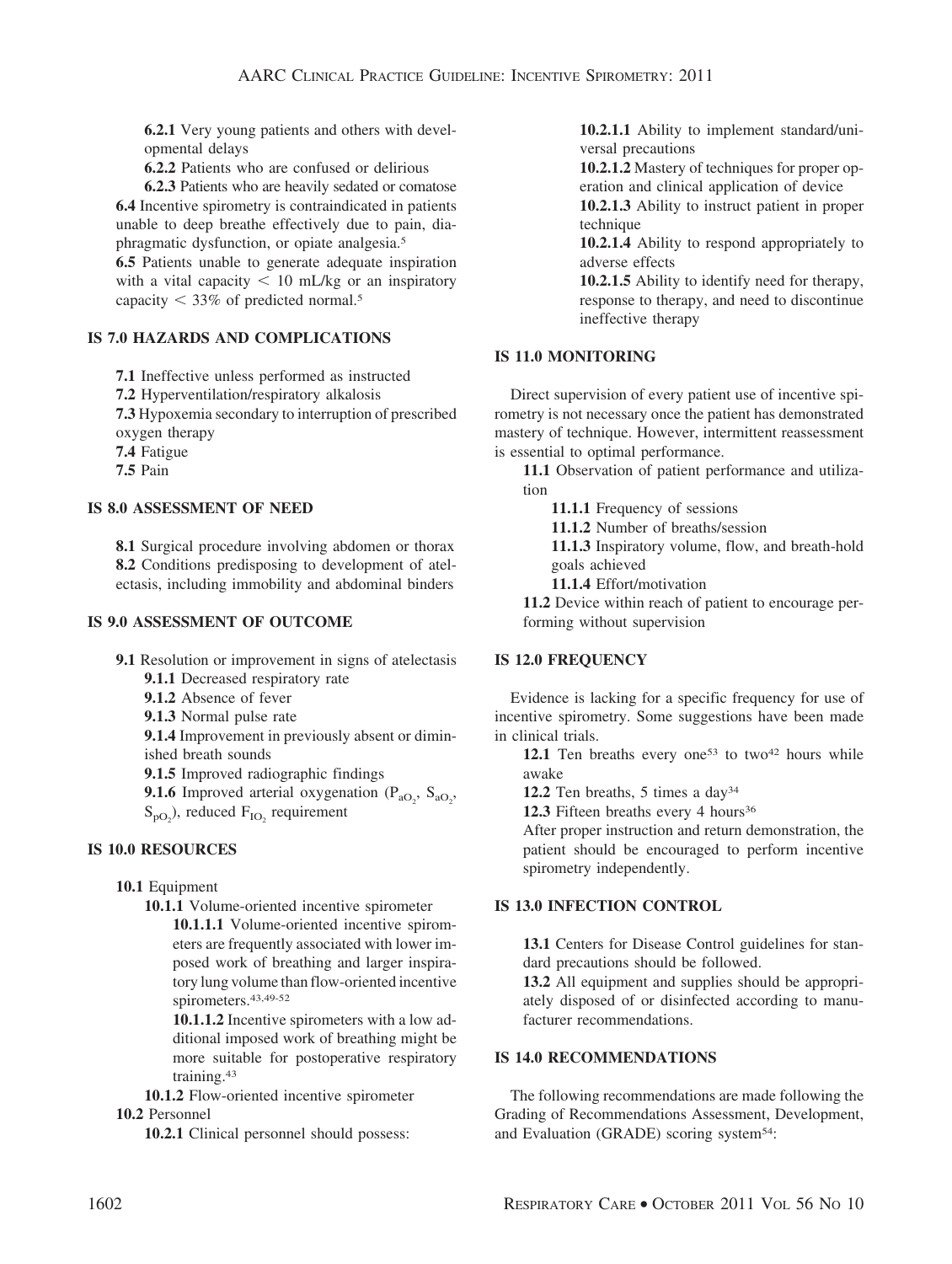**14.1** Incentive spirometry alone is not recommended for routine use in the preoperative and postoperative setting to prevent postoperative pulmonary complications (1B).

**14.2** It is recommended that incentive spirometry be used with deep breathing techniques, directed coughing, early mobilization, and optimal analgesia to prevent postoperative pulmonary complications (1A).

**14.3** It is suggested that deep breathing exercises provide the same benefit as incentive spirometry in the preoperative and postoperative setting to prevent postoperative complications (2C).

**14.4** Routine use of incentive spirometry to prevent atelectasis in patients after upper-abdominal surgery is not recommended (1B).

**14.5** Routine use of incentive spirometry to prevent atelectasis after coronary artery bypass graft surgery is not recommended (1A).

**14.6** It is suggested that a volume-oriented device be selected as an incentive spirometry device (2B).

## **IS 15.0 CLINICAL PRACTICE GUIDELINE IDENTIFYING INFORMATION AND AVAILABILITY**

**15.1** Adaptation:

Original publication: Respir Care 1991;36(12):1402– 1405.

**15.2** Guideline Developers:

American Association for Respiratory Care Clinical Practice Guidelines Steering Committee

Ruben D Restrepo MD RRT FAARC (Chair). University of Texas Health Science Center at San Antonio, San Antonio, Texas.

Richard Wettstein MMEd RRT, University of Texas Health Science Center at San Antonio, San Antonio, Texas.

Leo Wittnebel MSIS RRT, University of Texas Health Science Center at San Antonio, San Antonio, Texas. Michael Tracy RRT-NPS RPFT, Rainbow Babies and Children's Hospital, Cleveland, Ohio.

**15.3** Source(s) of Funding

None

**15.4** Financial Disclosures/Conflicts of Interest No conflicts of interest

#### **REFERENCES**

- 1. Fisher BW, Majumdar SR, McAlister FA. Predicting pulmonary complications after nonthoracic surgery: a systematic review of blinded studies. Am J Med 2002;112(3):219-225.
- 2. Gatti G, Cardu G, Lusa AM, Pugliese P. Predictors of postoperative complications in high-risk octogenarians undergoing cardiac operations. Ann Thorac Surg 2002;74(3):671-677.
- 3. Agostini P, Singh S. Physiotherapy 2009;95(2):76-82.
- 4. Renault JA, Costa-Val R, Rossetti MB. Respiratory physiotherapy in the pulmonary dysfunction after cardiac surgery. Rev Bras Cir Cardiovasc 2008;23(4):562-569.
- 5. Wilkins RL. Lung expansion therapy. In: Wilkins RL, Stoller JK, Kacmarek RM, editors. Egan's fundamentals of respiratory care, 9th edition. St. Louis: Mosby Elsevier; 2009:903-920.
- 6. Westwood K, Griffin M, Roberts K, Williams M, Yoong K, Digger T. Incentive spirometry decreases respiratory complications following major abdominal surgery. Surgeon 2007;5(6):339-342.
- 7. Rosière J, Vader JP, Cavin MS, Grant K, Larcinese A, Voellinger R, et al. Appropriateness of respiratory care: evidence-based guidelines. Swiss Med Wkly 2009;139(27-28):387-392.
- 8. Christensen EF, Schultz P, Jensen OV, Egebo K, Engberg M, Grøn I, Juhl B. Postoperative pulmonary complications and lung function in high-risk patients: a comparison of three physiotherapy regimens after upper abdominal surgery in general anesthesia. Acta Anaesthesiol Scand 1991;35(2):97-104.
- 9. Schwieger I, Gamulin Z, Forster A, Meyer P, Gemperle M, Suter PM. Absence of benefit of incentive spirometry in low-risk patients undergoing elective cholecystectomy. A controlled randomized study. Chest 1986;89(5):652-656.
- 10. Hall JL, Tarala R, Harris J, Tapper J, Christiansen K. Incentive spirometry versus routine chest physiotherapy for prevention of pulmonary complications after abdominal surgery. Lancet 1991; 337(8747):953-956.
- 11. Melendez JA, Alagesan R, Reinsel R, Weissman C, Burt M. Postthoracotomy respiratory muscle mechanics during incentive spirometry using respiratory inductance plethysmography. Chest 1992; 101(2):432-436.
- 12. Ballantyne JC, Carr DB, deFerranti S, Suarez T, Lau J, Chalmers TC, et al. The comparative effects of postoperative analgesic therapies on pulmonary outcome: cumulative meta-analyses of randomized, controlled trials. Anesth Analg 1998;86(3):598-612.
- 13. Desai PM. Pain management and pulmonary dysfunction. Crit Care Clin 1999;15(2):151-166.
- 14. Winters BA. Older adults with traumatic rib fractures: an evidencebased approach to their care. J Trauma Nurs 2009;16(2):93-97.
- 15. Weiner P, Man A, Weiner M, Rabner M, Waizman J, Magadie R, et al. The effect of incentive spirometry and inspiratory muscle training on pulmonary function after lung resection. J Thorac Cardiovasc Surg 1997;113(3):552-557.
- 16. Agostini P, Calvert R, Subramanian H, Naidu B. Is incentive spirometry effective following thoracic surgery? Interact Cardiovasc Thorac Surg 2008;7(2):297-300.
- 17. Agostini P, Singh S. Incentive spirometry following thoracic surgery: what should we be doing? Physiotherapy 2009;95(2):76-82.
- 18. Gosselink R, Schrever K, Cops P, Witvrouwen H, DeLeyn P, Troosters T, Lerut A, Deneffe G, Decramer M. Incentive spirometry does not enhance recovery after thoracic surgery. Crit Care Med 2000; 28(3):679-683.
- 19. Varela G, Ballesteros E, Jiménez MF, Novoa N, Aranda JL. Costeffectiveness analysis of prophylactic respiratory physiotherapy in pulmonary lobectomy. Eur J Cardiothorac Surg 2006;29(2):216-220.
- 20. Pasquina P, Tramèr MR, Walder B. Prophylactic respiratory physiotherapy after cardiac surgery: systematic review. BMJ 2003; 327(7428):1379.
- 21. Dias CM, Vieira RO, Oliveira JF, Lopes AJ, Menezes SL, Guimarães FS. Three physiotherapy protocols: Effects on pulmonary volumes after cardiac surgery. J Bras Pneumol 2011;37(1):54-60.
- 22. Crowe JM, Bradley CA. The effectiveness of incentive spirometry with physical therapy for high-risk patients after coronary artery bypass surgery. Phys Ther 1997;77(3):260-268.
- 23. Mang H, Kacmarek RM. Prevention of pulmonary complications after abdominal surgery. Lancet 1991;338(8762):312-313.